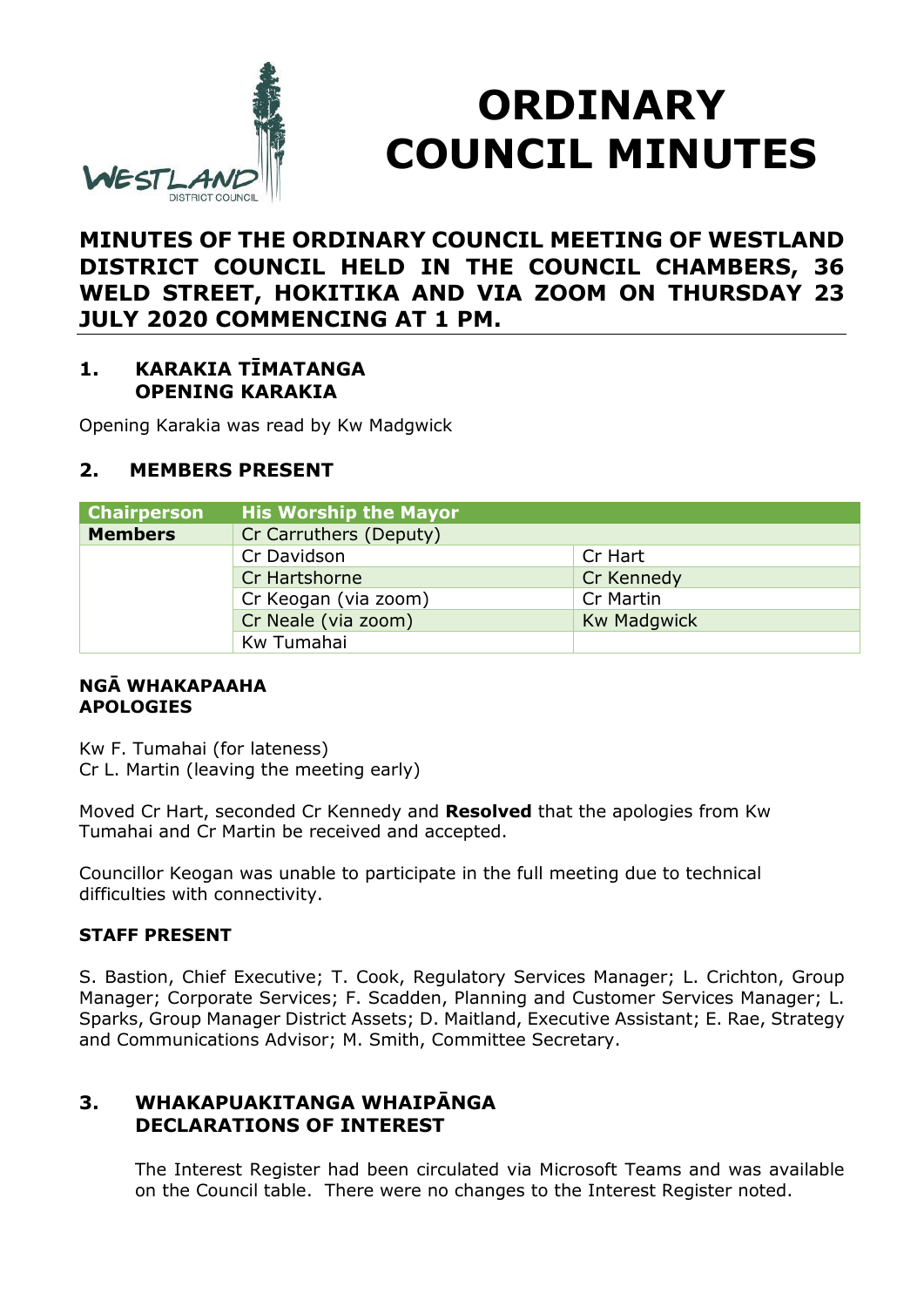## **4. NGĀ TAKE WHAWHATI TATA KĀORE I TE RĀRANGI TAKE URGENT ITEMS NOT ON THE AGENDA**

There were no urgent items of business not on the Council Agenda.

#### **5. NGĀ MENETI O TE HUI KAUNIHERA MINUTES OF MEETINGS**

• The Minutes of the 24 March 2020 Emergency Council Meeting had been circulated to the Mayor and Councillors separately via Microsoft Teams.

Moved Deputy Mayor Carruthers, seconded Cr Martin and **Resolved** that the Minutes of the Emergency Council Meeting, held on the 24 March 2020 be confirmed as a true and correct record of the meeting.

 The Minutes of the 25 June 2020 Ordinary Council Meeting had been circulated to the Mayor and Councillors separately via Microsoft Teams.

Moved Cr Kennedy, seconded Cr Hart and **Resolved** that the Minutes of the Ordinary Council Meeting, held on the 25 June 2020 be confirmed as a true and correct record of the meeting.

 The Minutes of the 30 June 2020 Extraordinary Council Meeting had been circulated to the Mayor and Councillors separately via Microsoft Teams.

Moved Cr Davidson, seconded Cr Kennedy and **Resolved** that the Minutes of the Extraordinary Council Meeting, held on the 30 June 2020 be confirmed as a true and correct record of the meeting.

## **6. ACTION LIST**

*Kw Tumahai attended the meeting at 1.04pm.*

*Cr Keogan was unable to participate in the remainder of the meeting due to internet connectivity issues and did not return.*

The Chief Executive spoke to the Action List and provided the following updates:

- **Kaniere School** Council Engineers are working on a solution for road crossing near the Kaniere School. Transportation Manager has placed the order for the electronic signs to be installed. The footpath construction will follow the installation of the signs and being coordinated with the local fibre network installation in the area.
- **Speed Limits** Public consultation to formally adopting any speed limit changes into the revised bylaw are to be part of the submissions process being part of the Long Term Plan Amendment consultation.
- **Transfer of Pensioner Housing to Destination Westland** Work with the Chief Executive of Destination Westland and the Westland Holdings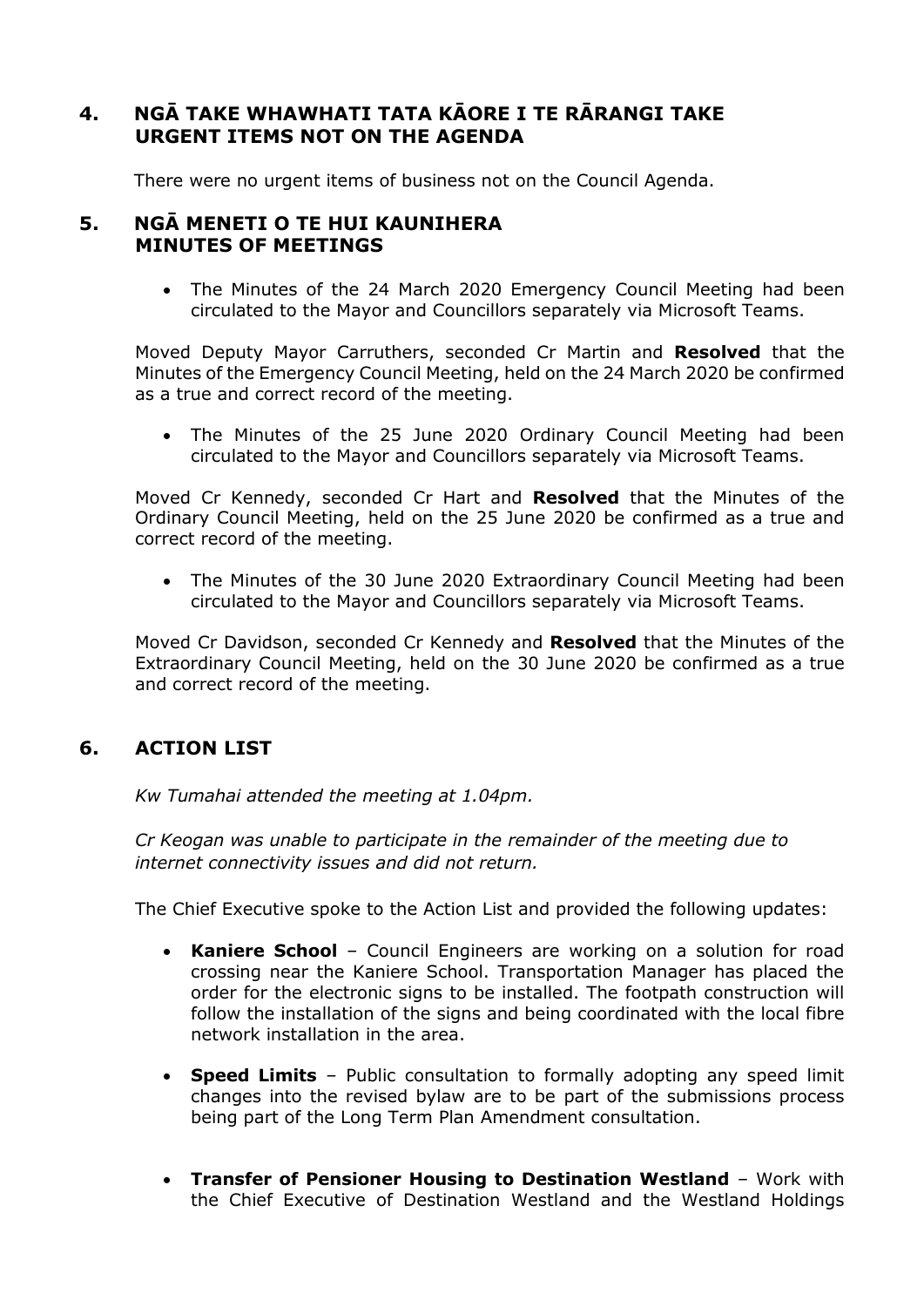Limited board on future pensioner housing strategy. Consultant scope received for the work. Destination Westland Board has requested their CEO seek further consultant proposals to ensure due diligence. The scope of the work has been defined, tightened up, and has been sent out to the consultants for review. The Board of Westland Holdings Limited will oversee the work with council and it will come to council for consideration and signing off.

- **Carnegie Building Project** Applications lodged with Lotteries and Regional Culture and Heritage Fund completed. A report to the Capital Projects and Tenders committee on 12 May 2020 resolved to hold any further works until funding application decisions. Lotteries have declined the application. The application to the Culture and Heritage Fund is still under review.
- **Fox Landfill** A Provincial Growth Fund (PGF) funding application has been submitted for the Fox Landfill Project. Council is awaiting a formal contract for the allocated funding for 'shovel ready' infrastructure projects as announced. The PGF Funding application is supporting the relocation of the landfill material to Butlers Landfill plus funding to do a final sweep of Fox River for any visible remaining material. This was project accepted and announced, awaiting the contract for signing.
- **Iwi representation around the Council Table** Response received from the Department of Internal Affairs (DIA). Further discussions to be completed on next steps.
	- Cr Martin raised the possibility that this topic be raised as a Remit to LGNZ as part of the 2021 LGNZ AGM.

Moved Cr Hartshorne, seconded Cr Davidson and **Resolved** that the updated Action List be received.

## **7. NGĀ TĀPAETANGA PRESENTATIONS**

#### **Te Tai o Poutini Plan**

Jo Armstrong, Project Manager Te Tai Poutini Plan; Edith Bretherton, Senior Planner for West Coast Regional Council and Lois Easton, Principal Planner from West Coast Regional Council attended the meeting and gave a presentation regarding the following:

- Genesis of Te Tai o Poutini Plan
- Decision Making
- Ways Te Tai o Poutini Plan will Benefit the West Coast
- What the Plan will cover
- Zoning Issues for Westland
- Natural Hazards
- Plan Changes to Westland Plan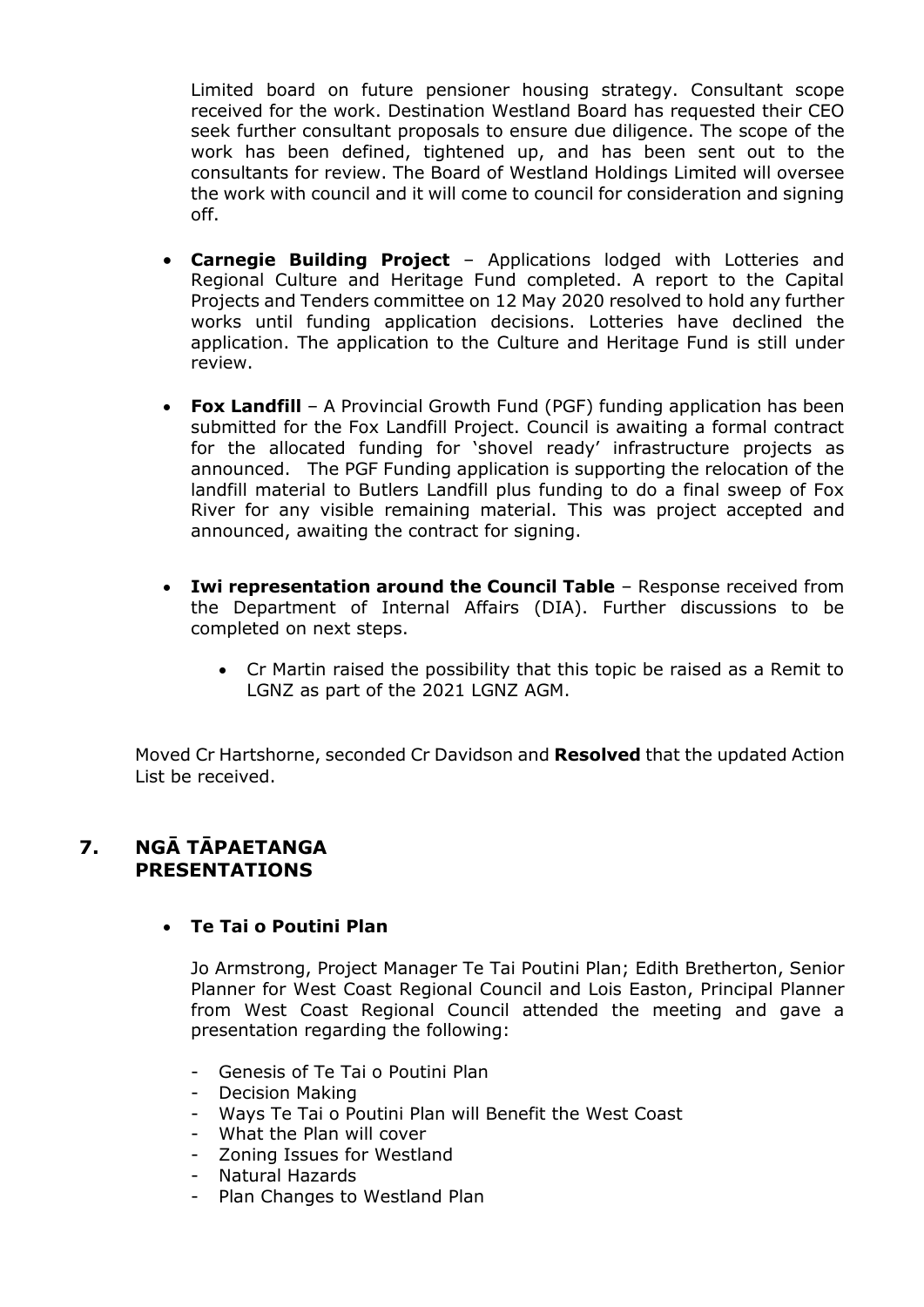Moved Cr Hartshorne, seconded Cr Davidson and **Resolved** that:

- a) The report be received
- b) Council nominates Deputy Mayor Carruthers as an alternate member on the Te Tai o Poutini Plan committee and that the Chairperson of the Committee be advised of the same.

#### **3 Waters Update**

Chris Purchas, Senior Consultant from Tonkin and Taylor gave a presentation on the West Coast 3-Waters – Westland DC Briefing. The presentation covered the following:

- The Project Outline
- Current situation New Zealand
- Current situation West Coast
- Objectives for 3-Waters service delivery
- Challenges for the 3-Waters service delivery

The Chief Executive also spoke to presentation.

Moved Cr Kennedy, seconded Cr Davidson and **Resolved** that the presentation from Chris Purchase, Senior Planner at Tonkin & Taylor, and the Chief Executive be received.

## **8. PŪRONGO KAIMAHI STAFF REPORTS**

#### **Hokitika Freshwater Management**

The Planning and Customer Services Manager spoke to this item and advised the purpose of this report is to consider the delegation of a representative to attend and represent Westland District Council's views at the Hokitika Freshwater Management Unit Committee (FMU).

His Worship the Mayor sought input from the Councillors on representation on the Freshwater Management Committee. Cr Neale indicated her support as being the representative.

Moved Deputy Mayor Carruthers, seconded Cr Davidson and **Resolved** that Council appoints Cr Neale as the representative for the Hokitika Freshwater Management Unit Committee (FMU).

#### **LGNZ Remits**

The Chief Executive spoke to this item and advised the purpose of this report is to seek endorsement of suitable LGNZ remits. The remits already have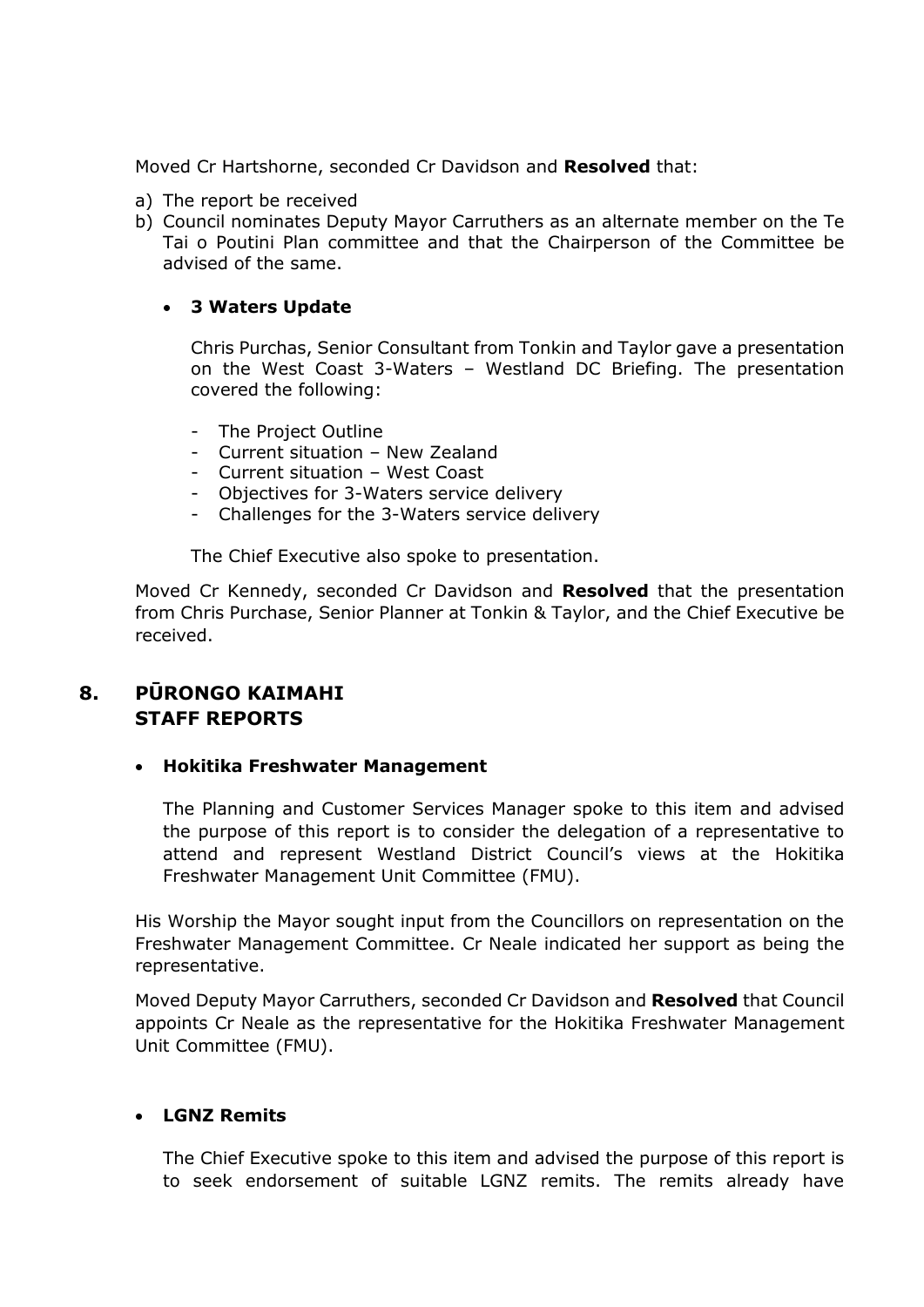endorsement from at least five other councils before being submitted to Local Government New Zealand's (LGNZ) Annual General Meeting (AGM).

Councillors provided their input into whether they supported the remits as tabled.

#### *Cr Martin left the meeting at 2.27 pm and did not return.*

Moved Cr Hartshorne, seconded Cr Davidson and **Resolved** that:

- A) Council receive the report
- B) Council support the endorsement of remits 1, 2, 3, 4, 5, 6, 8, 9, 10, 11 (with the exception of Remit number 7) being submitted to the Local Government New Zealand Annual General Meeting on the 21 August 2020 and instruct the Chief Executive (CE) to convey it to Local Government New Zealand (LGNZ).

## **9. KA MATATAPU TE WHAKATAUNGA I TE TŪMATANUI RESOLUTION TO GO INTO PUBLIC EXCLUDED**

(to consider and adopt confidential items)

 Moved Cr Hart, seconded Cr Kennedy and **Resolved** that Council confirm that the public were excluded from the meeting in accordance with Section 48, Local Government Official Information and Meetings Act 1987 at 2.36pm.

The general subject of the matters to be considered while the public are excluded, the reason for passing this resolution in relation to each matter and the specific grounds under Section 48(1) of the Local Government Official Information and Meetings Act 1987 for the passing of the resolution are as follows:

| <b>Item</b><br>No. | <b>General subject</b><br>of each matter<br>to be considered | <b>Reason</b><br>passing<br><b>this</b><br>resolution<br>in.<br>relation to each<br>matter | for Ground(s)<br>under<br><b>Section</b><br>48(1) for the passing of this<br>resolution                                                                                                                                                 |
|--------------------|--------------------------------------------------------------|--------------------------------------------------------------------------------------------|-----------------------------------------------------------------------------------------------------------------------------------------------------------------------------------------------------------------------------------------|
| 1.                 | Confidential<br>Minutes $-25$ June<br>2020                   | Good reasons to<br>withhold<br>exist<br>under Section 7                                    | That the public conduct of the<br>relevant part of the proceedings<br>of the meeting would be likely to<br>in the disclosure<br>result<br>of<br>information for which good reason<br>or withholding exists.<br>Section $48(1)(a)$       |
| 2.                 | Confidential<br>Minutes - 30 June<br>2020                    | Good reasons to<br>withhold<br>exist<br>under Section 7                                    | That the public conduct of the<br>relevant part of the proceedings<br>of the meeting would be likely to<br>the<br>disclosure<br>result<br>in<br>0f<br>information for which good reason<br>or withholding exists.<br>Section $48(1)(a)$ |